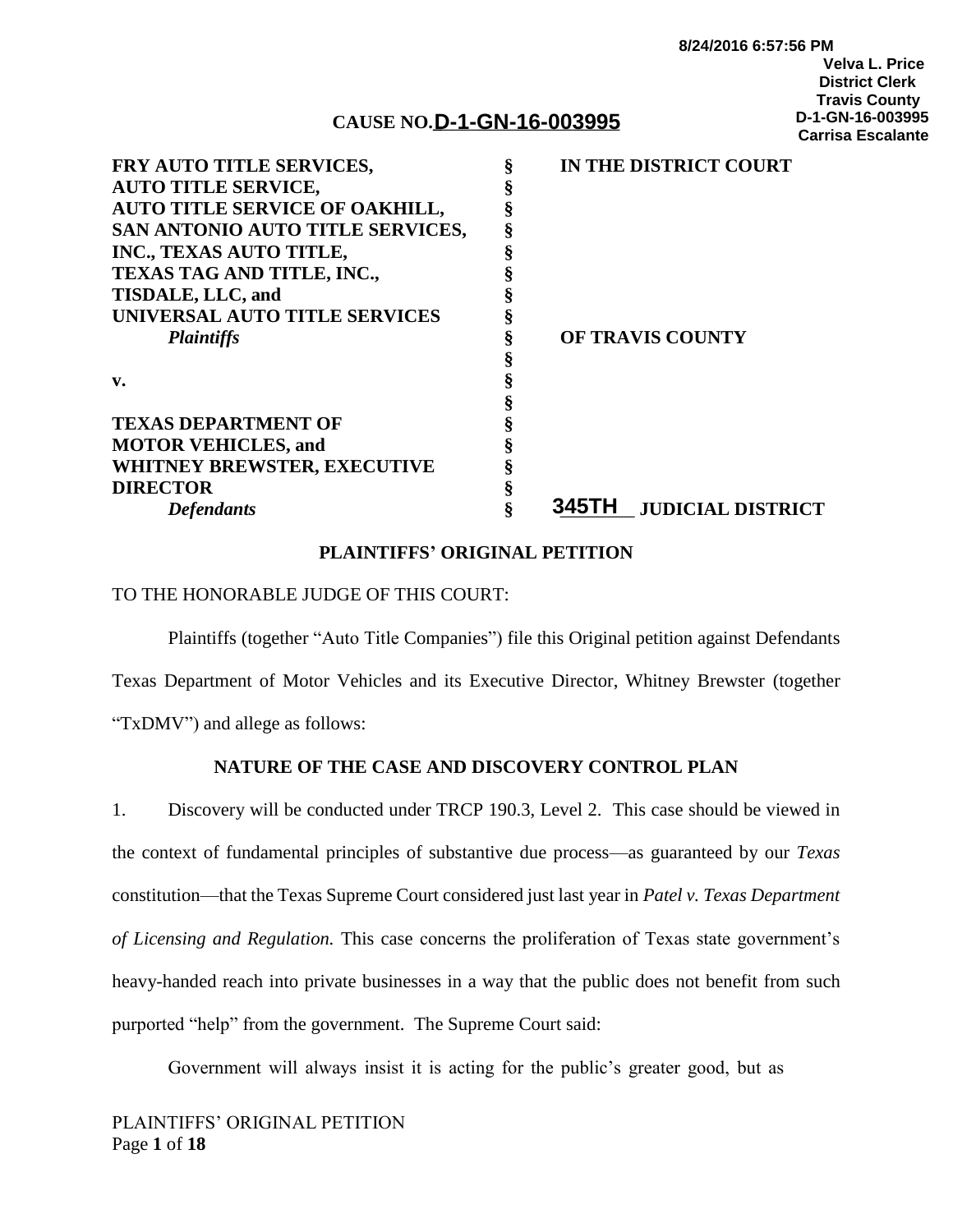Justice Brandeis warned in his now-celebrated *Olmstead* dissent: "Experience should teach us to be most on our guard to protect liberty when the government's purposes are beneficent."

A pro-liberty presumption is also hardwired into the Texas Constitution, which declares no citizen shall be '*deprived* of life, liberty, property, [or] privileges or immunities'—phrasing that indicates citizens already possess these freedoms and government cannot take them 'except by the due course of the law of the land.' Texans are thus presumptively free and government must justify its deprivations. So just how nonsensically can government stifle your constitutional right to put your know-how and gumption to use in a gainful trade?

Self-ownership, the right to put your mind and body to productive enterprise, is not a mere luxury to be enjoyed at the sufferance of governmental grace, but is indispensable to human dignity and prosperity.

This case is fundamentally about the American Dream and the unalienable human right to pursue happiness without curtsying to government on bended knee.

The right of contract is one of the most sacred rights of the freeman, and any interference with such privilege by Legislatures or courts is essentially dangerous and vicious.  $<sup>1</sup>$ </sup>

2. a. For at least 55 years, private companies, like the plaintiffs in this lawsuit from Travis County and Bexar County, have been deputized by the locally elected County Tax Collectors (with approval by the Commissioners Courts), to set up and pay for (out of their own pocket) convenient alternative locations for vehicle owners to obtain vehicle titles and registrations. For decades, these companies:

- o have operated as small private businesses;
- o have received no public funds;
- $\circ$  have paid property, sales, payroll, and income tax like any other private businesses;
- o have employed scores of people with good job benefits, some of whom have spent

 $\overline{a}$ <sup>1</sup> All quotations are from *Patel v. Texas Department of Licensing and Regulation*, 469 S.W.3d 69, 92 et seq. (Tex. 2015) (Justice Willett concurring).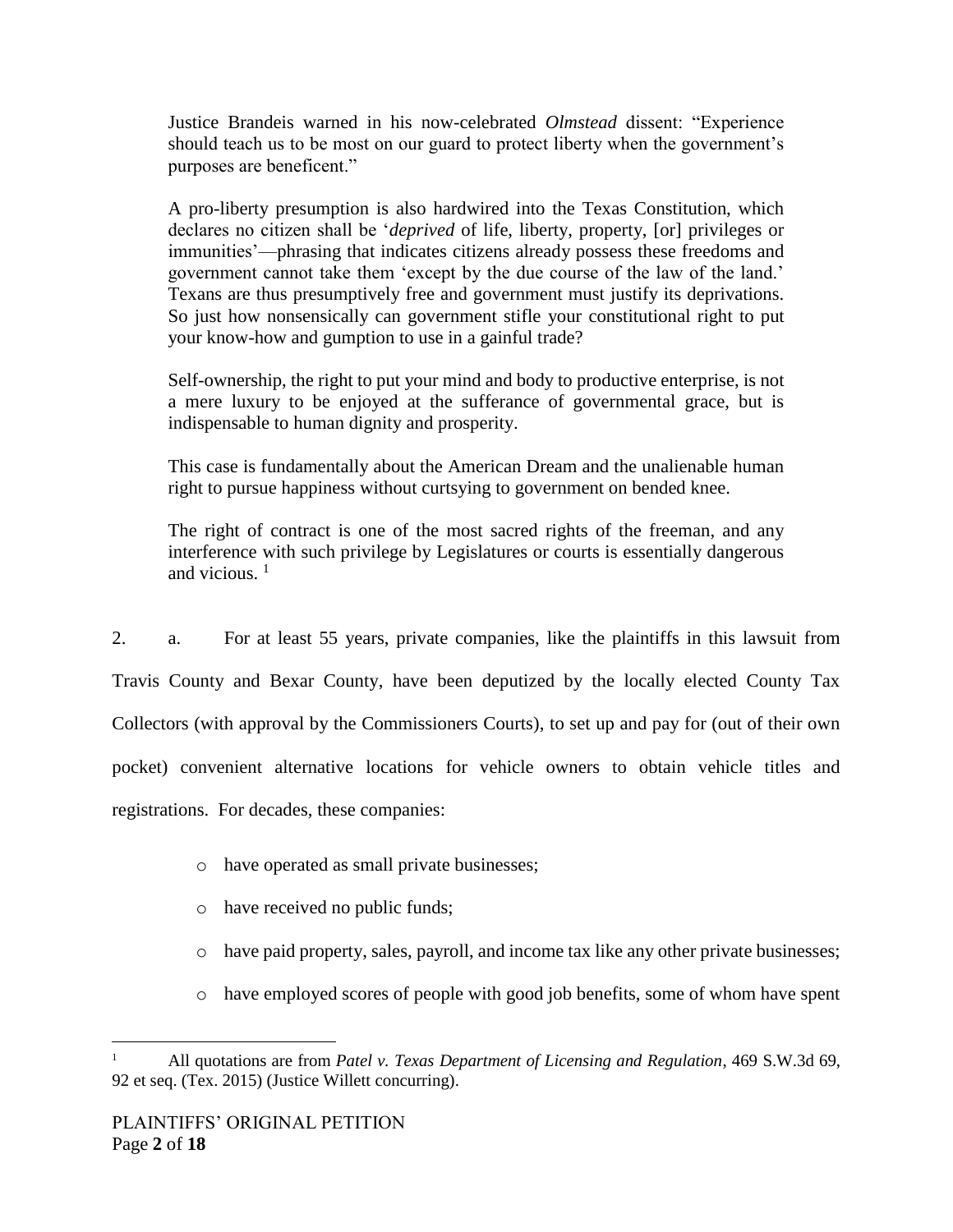their working careers with the companies, and

o have survived financially on the price they have charged their customers for the convenience of having their location and services available.

b. All of the government "fees" and taxes the companies collect for the title and registration work—every penny of it—has been turned over daily to the tax office and reconciled daily. Their customers have been fully informed of the companies' additional convenience charge, but, for all these decades, those customers have chosen to continue to use these private companies' services despite having always had the choice to avoid the convenience charge and get the title/registration work done directly with the local tax office or tax office substations. Competition in the market between these businesses has caused them to set their prices so they are acceptable to their customers. No one has complained about the prices these businesses have charged to be able to stay in business, the cost of which differs from county to county and location to location. No one has asked the State government to "help" by regulating the price these private companies charge. In fact, over 12,000 of the private companies' customers signed cards and petitions *opposed* to the TxDMV price-limit rules at issue in this case.

c. But Texas State officials could not leave well enough alone. In 2013, the Legislature adopted a statute telling TxDMV to adopt rules so TxDMV would regulate virtually all aspects of these companies—including the price they can charge their voluntary customers even though these companies are deputized by the local Tax Collector (with approval of the local Commissioners Court), not by the State or TxDMV. That statute—establishing this new regulatory scheme over these small businesses—contained no statement of what purpose the State had for the new regulations nor any standard for TxDMV to follow in developing its new rules. TxDMV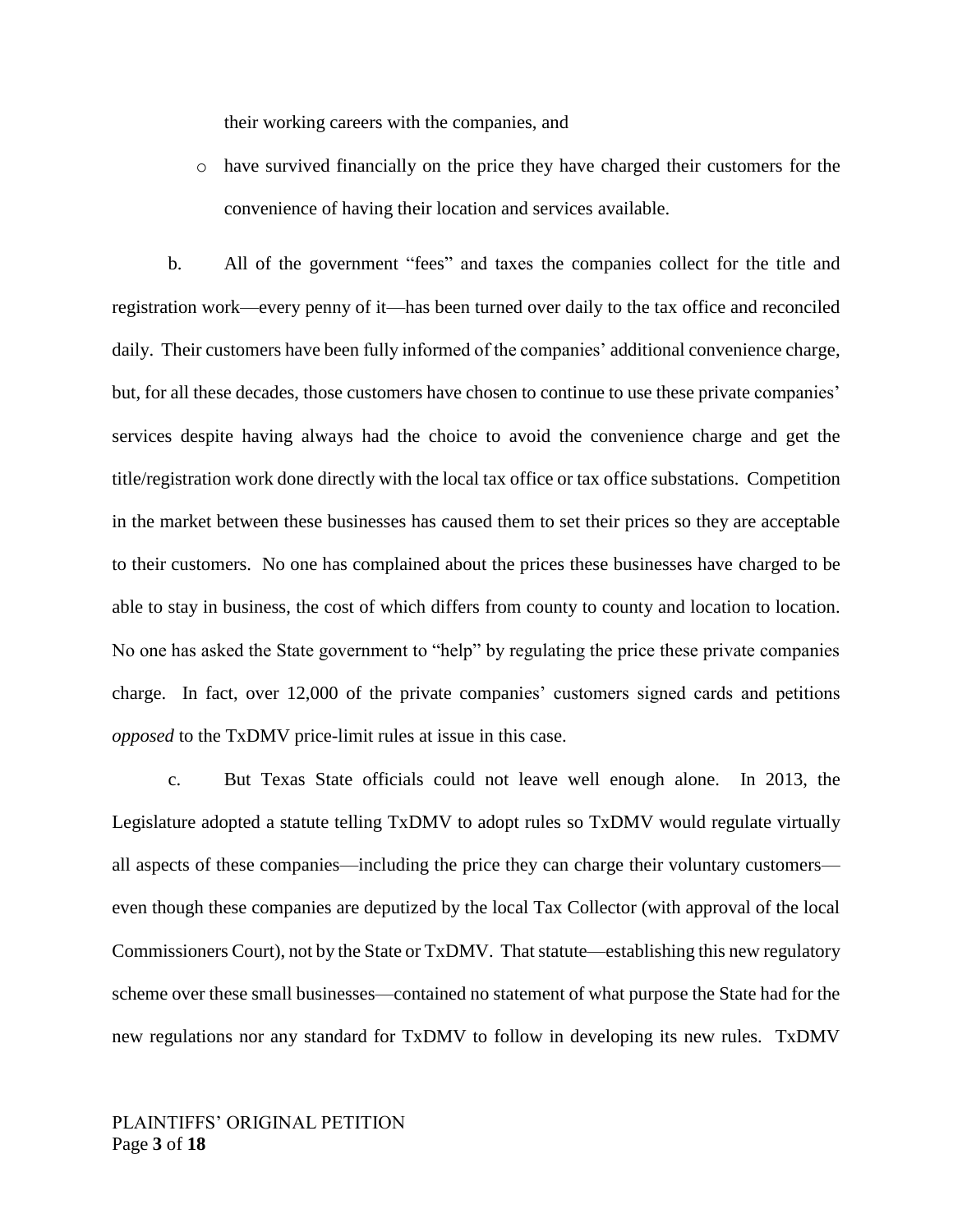adopted rules that are oppressive, unnecessary, and that will adversely impact these companies, putting them out of business. The Travis County and Bexar County Tax Collectors estimate that these companies complete over 1/3 of the title/registration transactions in those counties and, without them, it would cost local taxpayers millions of dollars to add personnel and equipment to the tax offices to handle those transactions. It is that statute and those rules that this lawsuit challenges.

#### **CLAIM FOR RELIEF**

2. Plaintiff seeks monetary relief of \$100,000 or less and nonmonetary relief. TRCP 47(c)(2).

### **PARTIES**

3. a. Plaintiff Fry Auto Title Service is the assumed name for WSF Enterprises, Inc., a Texas corporation located in Travis County, Texas who may be served through its attorney of record in this case. Fry Auto Title Service is a micro-business as defined by Tex. Gov't Code ch. 2006 and a business deputized as a full-service deputy that will be adversely affected by the statutes and rules challenged in this lawsuit.

b. Plaintiff Auto Title Service is a sole proprietorship located in Travis County, Texas who may be served through its attorney of record in this case. Auto Title Service is a microbusiness as defined by Tex. Gov't Code ch. 2006 and a business deputized as a full-service deputy that will be adversely affected by the statutes and rules challenged in this lawsuit.

c. Plaintiff Auto Title Service of Oak Hill is a partnership located in Travis County, Texas who may be served through its attorney of record in this case. Auto Title Service of Oak Hill is a micro-business as defined by Tex. Gov't Code ch. 2006 and a business deputized as a fullservice deputy that will be adversely affected by the statutes and rules challenged in this lawsuit.

d. Plaintiff San Antonio Auto Title Services, Inc. is a Texas corporation located in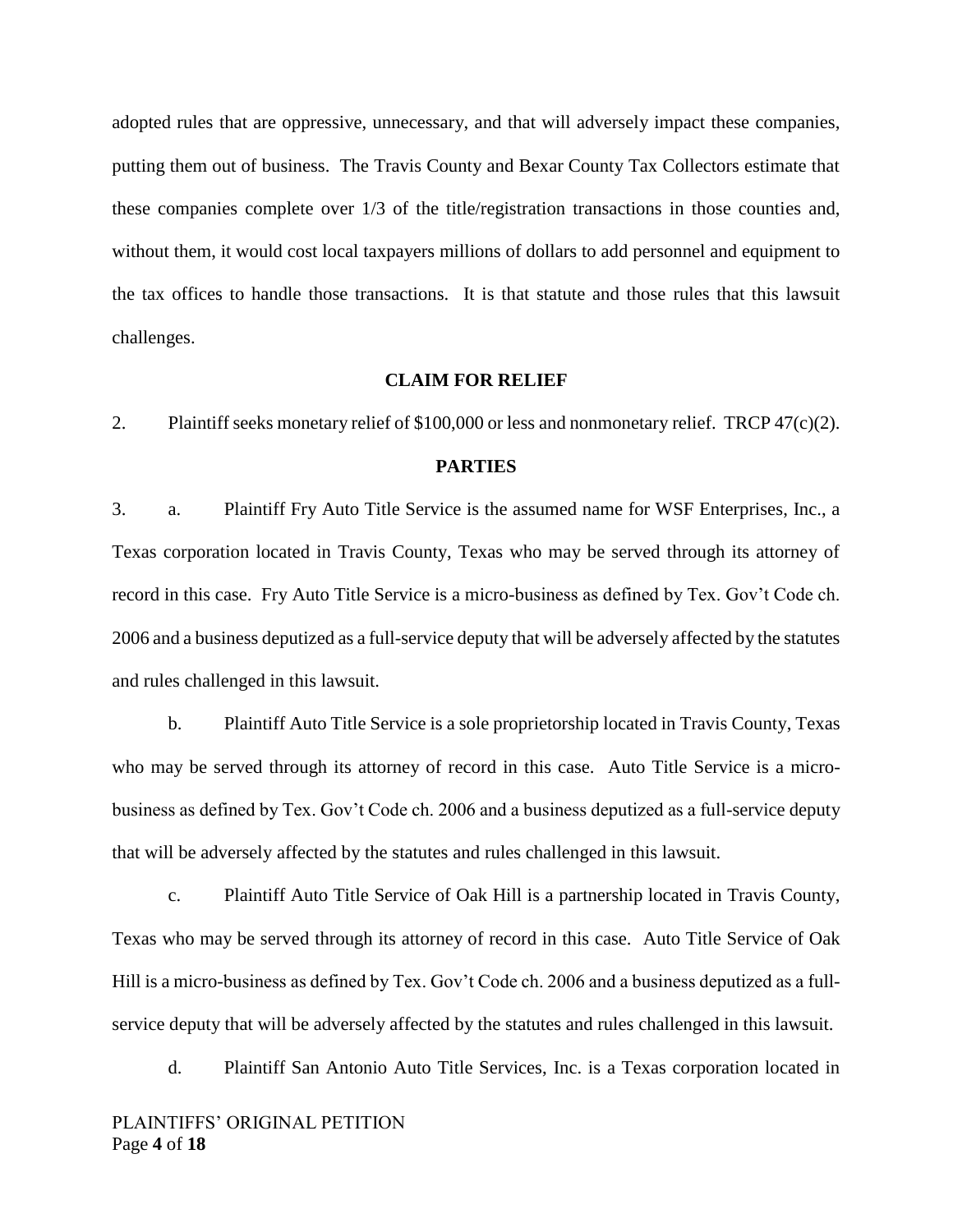Bexar County, Texas who may be served through its attorney of record in this case. San Antonio Auto Title Services, Inc. is a micro-business as defined by Tex. Gov't Code ch. 2006 and a business deputized as a full-service deputy that will be adversely affected by the statutes and rules challenged in this lawsuit.

e. Plaintiff Texas Auto Title is the assumed name for 3MC Auto Title, LLC, a Texas corporation located in Bexar County, Texas who may be served through its attorney of record in this case. Texas Auto Title is a micro-business as defined by Tex. Gov't Code ch. 2006 and a business deputized as a full-service deputy that will be adversely affected by the statutes and rules challenged in this lawsuit.

f. Plaintiff Texas Tag and Title, Inc. is a Texas corporation located in Bexar County, Texas who may be served through its attorney of record in this case. Texas Tag and Title, Inc. is a micro-business as defined by Tex. Gov't Code ch. 2006 and a business deputized as a full-service deputy that will be adversely affected by the statutes and rules challenged in this lawsuit.

g. Plaintiff Tisdale, LLC is a Texas corporation located in Bexar County, Texas who may be served through its attorney of record in this case. Tisdale, LLC is a micro-business as defined by Tex. Gov't Code ch. 2006 and a business deputized as a full-service deputy that will be adversely affected by the statutes and rules challenged in this lawsuit.

h. Plaintiff Universal Auto Title Services is the assumed name for U.A.T.S., Inc., a Texas corporation located in Travis County, Texas who may be served through its attorney of record in this case. Universal Auto Title Services is a micro-business as defined by Tex. Gov't Code ch. 2006 and a business deputized as a full-service deputy that will be adversely affected by the statutes and rules challenged in this lawsuit.

4. a. Defendant Texas Department of Motor Vehicles is a Texas state agency and may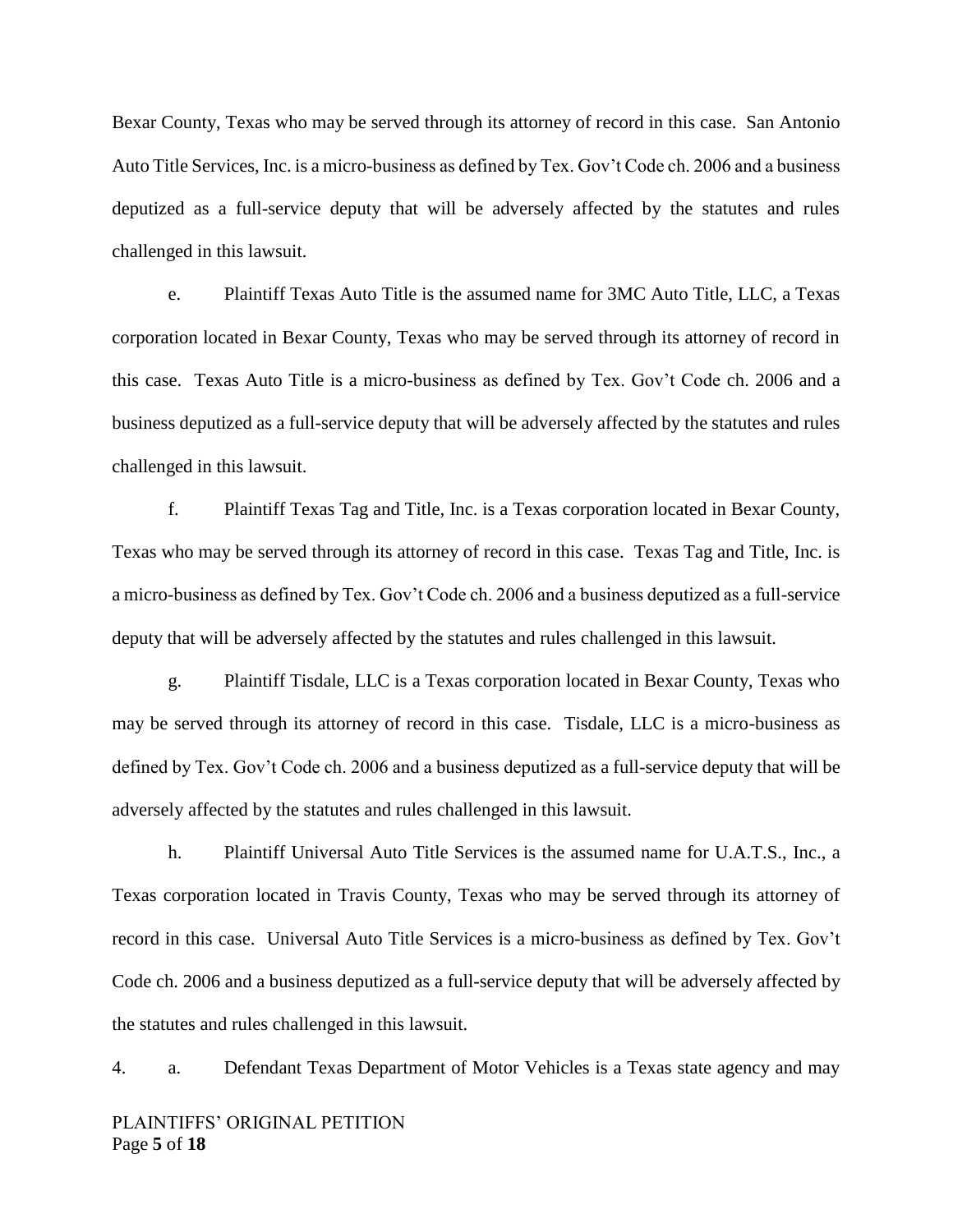be served with process by serving its representative, David Duncan, General Counsel, at 4000 Jackson Avenue, Austin, Texas 78731 or at any address where he may be found.

b. Defendant Whitney Brewster, Executive Director, sued in her official capacity, may be served with process at 4000 Jackson Avenue, Austin, Texas 78731 or at any address where she may be found.

c. Because Plaintiffs also challenge the constitutionality of a Texas statute, as alleged in this petition, the Honorable Ken Paxton, Attorney General of Texas, is served with process at 300 W. 15th Street, Austin, Texas 78701, as required by Tex. Civ. Prac. & Rem. Code § 37.006(b).

### **JURISDICTION & VENUE**

5. The Court has jurisdiction over the TxDMV rule challenge and request for injunctive relief in this case under Tex. Gov't Code section 2001.038. The Court has jurisdiction over the declaratory judgment claims and ancillary injunctive relief against TxDMV regarding the constitutionality of certain Texas statutes under Tex. Gov't Code section 24.007, by article V, Section 8, of the Texas Constitution, and under Tex. Civ. Prac. & Rem. Code ch.37. Venue is mandatory in this Court.

#### **FACTS**

6. The statute challenged as to its constitutionality is Tex. Trans. Code. Section 520.0071 (hereafter referred to as "the Deputy Statute"). The rules challenged in this lawsuit are at 43 TAC chapter 217, which have already taken effect, in part, and will become effective regarding the Auto Title Companies on January 1, 2017 unless enjoined (hereafter referred to as "the Deputy Rules" or as specifically cited).

7. For the first time, since the existence of Auto Title Companies, the Deputy Statute and Deputy Rules create a regulated, statewide, price for a "convenience" charge or "processing and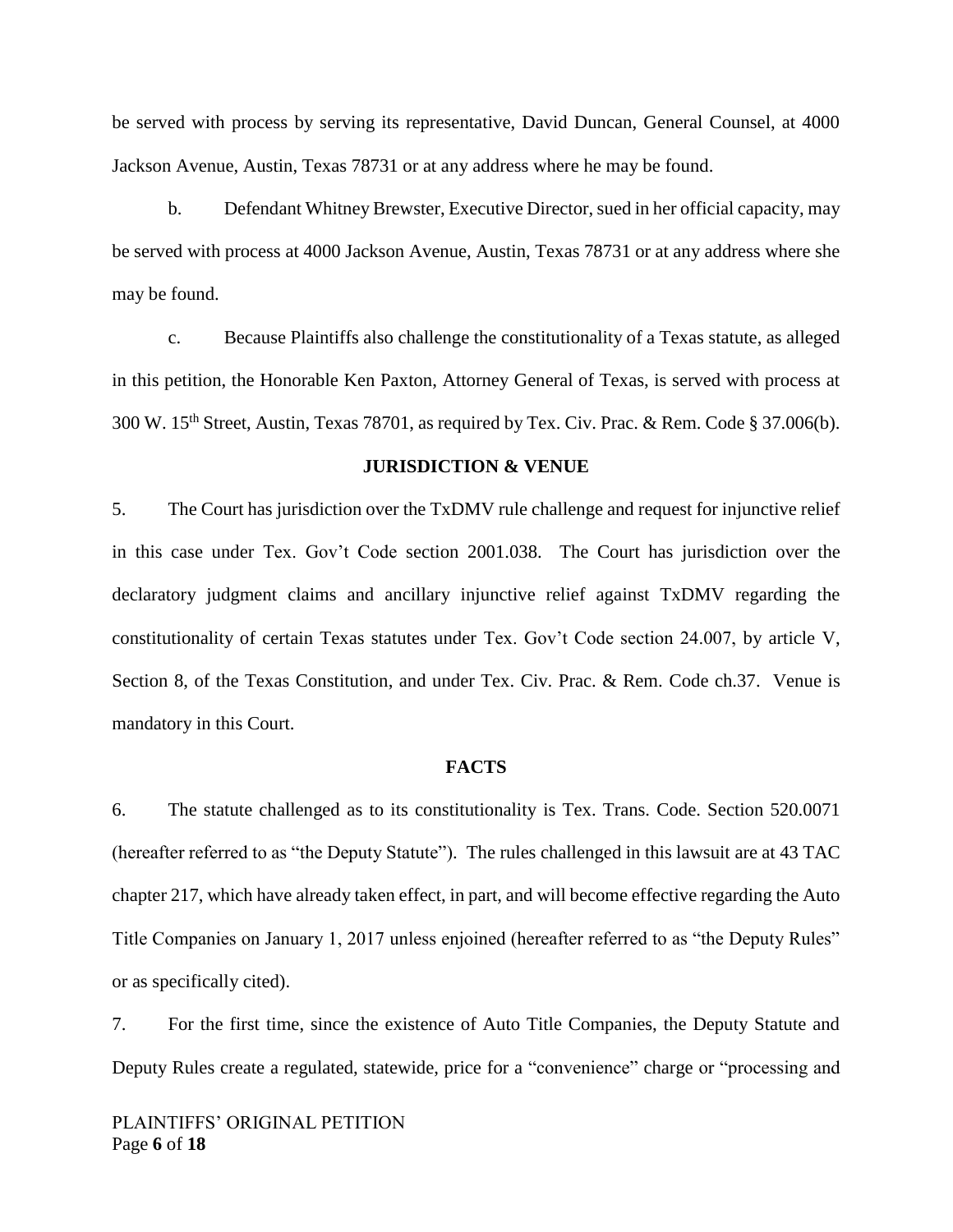handling" charge for registration and titling services, over and above the official "fees" and taxes for titles and registration. Prior to the statute and rules, Auto Title Companies charged a "convenience" or "processing and handling" price to their customer—that was not regulated by law—in addition to the official fees and taxes the companies collect and turn over to the Tax Collector who deputizes them.

8. The price limits set by TxDMV in the Deputy Rules for "convenience" or "processing and handling" are lower than the prices the Auto Title Companies have been charging their walk-in customers and are lower than the companies need to charge to stay in business. While the price needed by each company may differ, TxDMV rejected comments during the rulemaking process to permit local flexibility as to the price (*e.g.,* to be set based on local conditions at the discretion of the Tax Collector) or to grandfather current prices, electing instead to set one statewide, uniform maximum price which is lower than prices that have been charged by these companies for years.

9. a. According to TxDMV's rule preamble, the Deputy Rules were adopted to "implement the legislative directive of House Bills 2202 and 2741." 41 Tex. Reg. 5787. But those Bills (the Deputy Statute) contain no standard at all that TxDMV was to follow in establishing this new State regulatory scheme over the Auto Title Companies' duties, bonds, and prices. The Deputy Statute says:

Sec. 520.0071. DEPUTIES. (a) The board by rule shall prescribe:

- (1) the classification types of deputies performing titling and registration duties;
- (2) the duties and obligations of deputies;
- (3) the type and amount of any bonds that may be required by a county assessor-collector for a deputy to perform titling and registration duties; and
- (4) the fees that may be charged or retained by deputies.
- (b) A county assessor-collector, with the approval of the commissioners court of

PLAINTIFFS' ORIGINAL PETITION Page **7** of **18**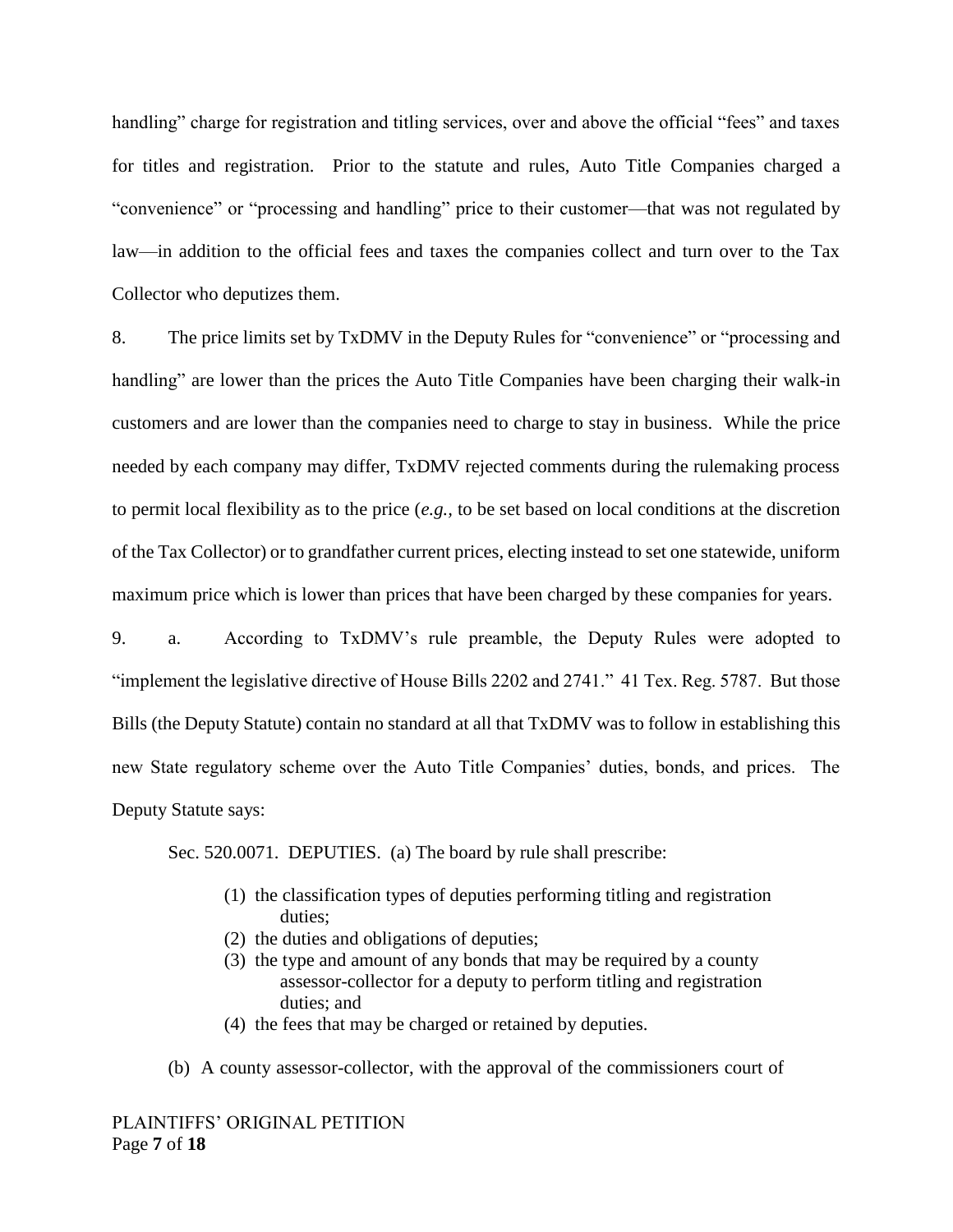the county, may deputize an individual or business entity to perform titling and registration services in accordance with rules adopted under Subsection (a).

Tex. Trans. Code section 520.0071.

b. The bald language of the Deputy Statute gives no direction whatsoever as to what standards TxDMV should follow in prescribing the duties, bonds, or prices of the Auto Title Companies. The Deputy Statute is unconstitutional because it is a standardless delegation of legislative authority to an executive agency. *See FM Properties Operating Co. v. City of Austin*, 22 S.W.3d 868, 873 (Tex. 2000) ("The Legislature may delegate powers to agencies established to carry out legislative purposes *as long as the Legislature establishes reasonable standards to guide the agency in exercising those powers*."). (emphasis added).

10. The legislative history of the Deputy Statute (enacted in both H.B. 2202 and H.B. 2741, 83<sup>rd</sup> Tex. Leg. 2013) reveals no problem the statute was addressing, no purpose for the new direct regulation, by the State, of these locally deputized private businesses, no statement as to the necessity for the new regulations, and no identification of the alleged legitimate governmental interest in such oppressive regulation that will put these small businesses out of business. The Deputy Statute is an unconstitutional infringement on the substantive due-course-of-law rights of the Auto Title Companies under Tex. Const. art. I, section 19. *See Patel v. Texas Department of Licensing and Regulation*, 469 S.W.3d 69 (Tex. 2015) (holding that a statute may be held unconstitutional as a violation of substantive due process rights under the Texas Constitution unless the statute (a) has at least a theoretical connection to a legitimate governmental interest, and (b) actually advances a legitimate governmental interest, and (c) does not place an oppressive burden on the plaintiffs challenging the statute.).

11. The Deputy Statute purports to delegate to the TxDMV the power to prescribe "the duties and obligations" of the Tax Collector's appointed deputies. The deputy companies are solely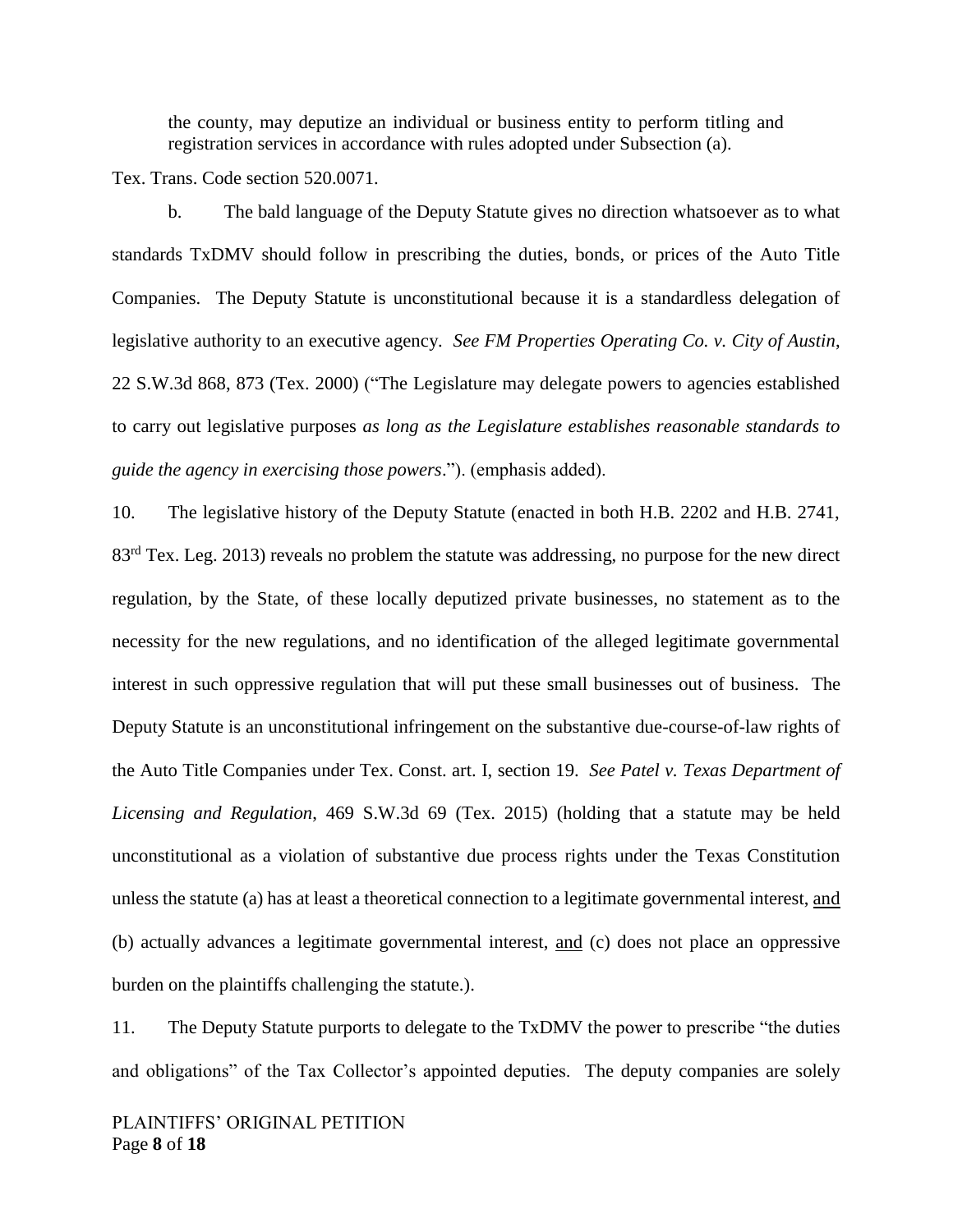deputized by the appointing Tax Collector and function solely "to assist" the Tax Collector in *the Tax Collector's* duties. The Deputy Rules prescribing the duties and obligations of the deputy companies must be construed as establishing *by agency rule* duties and obligations of the Tax Collector. This contravenes Tex. Const. art. VII, section 14 which empowers only the Legislature to prescribe the duties of the Tax Collector.

12. a. The TxDMV has established an unreliable, centralized computer system (the "RTS") on which virtually all vehicle titles and registrations must be processed, whether in-house by the Tax Collector or by the Auto Title Companies. The Auto Title Companies are completely dependent on the RTS system to be able to operate their businesses and perform their work assisting the Tax Collector who deputized them. Down time of the RTS system is not only a huge inconvenience to customers who need vehicle titles or registrations, such down time directly effects the profitability of the Auto Title Companies, whose operating expenses do not disappear just because the RTS system goes offline. But TxDMV, having established this Big Government centralized method for title and registration transactions, has shown that it will use that system to deliberately cut-off, or threaten to cut-off, RTS access to Auto Title Companies arbitrarily, without cause or due process hearing, and over the objection of the Tax Collector.

b. In the *proposed* Deputy Rules, TxDMV proposed draconian measures to use the RTS feed as a direct means—without consultation or approval by the Tax Collector—to control the Auto Title Companies. *See* 41 Tex. Reg. 2935 (proposed Deputy Rule section 217.163(j)(1)- (11), including, *inter alia,* the condition for RTS access that the Auto Title Companies agree to a TxDMV audit of their entire operation that is not permitted by any statute.). In response to comments objecting to the proposed rule, TxDMV chose to move the draconian measures out of the adopted rule but to empower TxDMV staff to include those measure in a state-mandated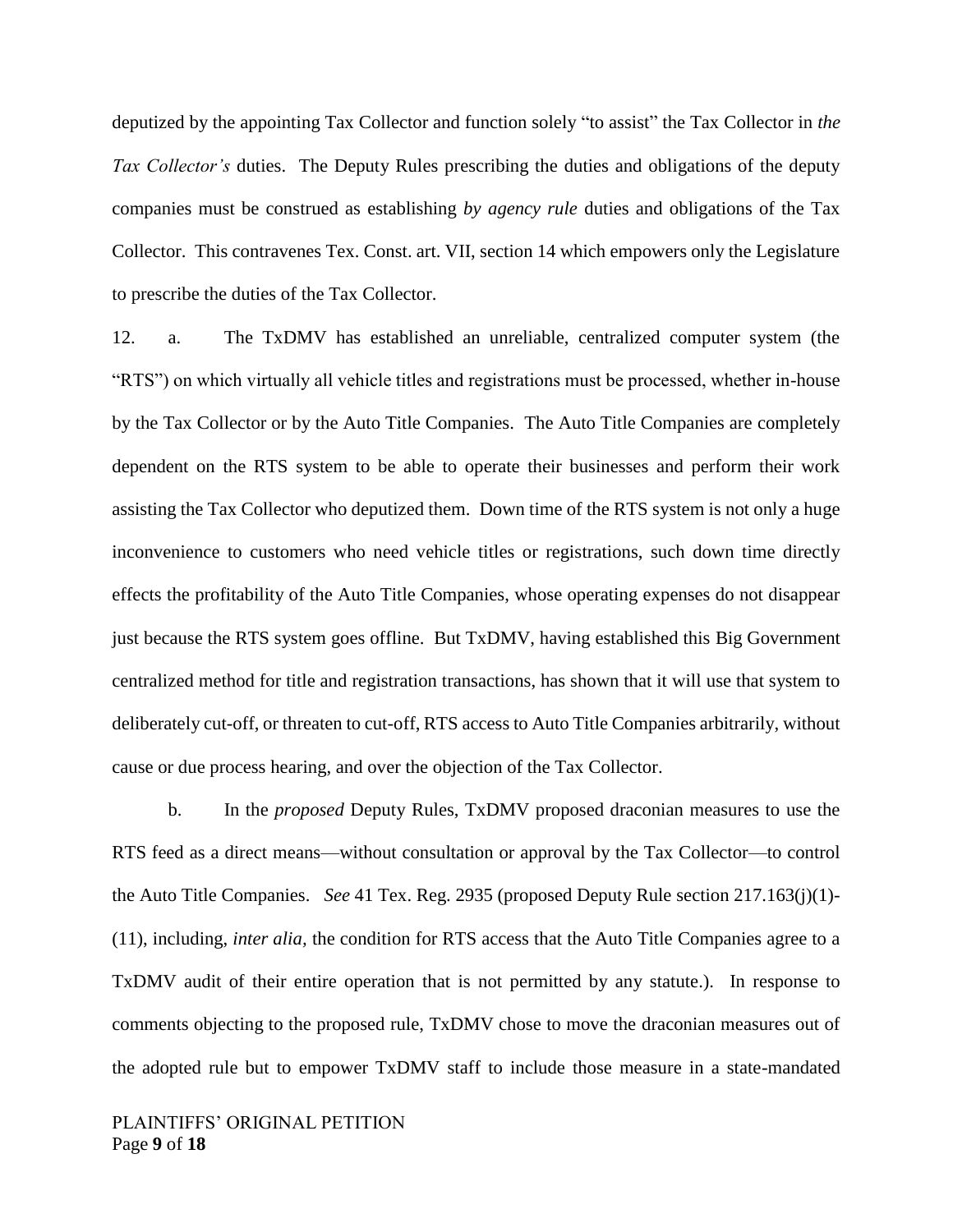"addendum" to a contract the Deputy Rules require be created between the Tax Collector and his deputies and be in force before the Deputy Rules take effect on January 1, 2017.

c. In other words, to avoid a court challenge to that part of the Deputy Rules, TxDMV moved the RTS-related rules from the rules adopted by the TxDMV Board to a contract addendum to be written by the TxDMV staff who has no rulemaking authority. If the Auto Title Companies (or the Tax Collectors) do not agree to the staff's addendum (no matter how unconscionable the terms may be), then TxDMV will cut off RTS access and shut down the businesses. On its face, the contract "addendum" is rulemaking without adherence to Tex. Gov't Code ch. 2001. In addition, the Deputy Statute gave no rulemaking authority to TxDMV, let alone the TxDMV staff, to exercise additional controls of the Auto Title Companies by threatening to cut off their RTS feed without hearing or recourse. The Auto Title Companies give notice of their intent to add their challenge of the "addendum" (when complete) to this lawsuit.

13. In addition to the facts stated in the preceding paragraphs, the following facts are relevant to the State's new exercise of governmental power to control the operation and prices of the Auto Title Companies in a manner that does not provide equal protection to those companies compared to similarly situated persons and which for which no purpose or legitimate governmental interest has been stated. The State may claim that because the Auto Title Companies are performing the governmental function of vehicle titling and registration, they cannot charge for their services unless the State approves that charge, but that would be inconsistent with the following examples:

a. Title Service License Holders. Tex. Trans. Code, Subchapter E (sections 520.051- 063), establishes a licensing scheme for "motor vehicle title services" which, like the Auto Title Companies (who perform full processing of title applications, as if done in the Tax Office), assist customers by delivering the customers' title paperwork to the Tax Office. But in contrast to the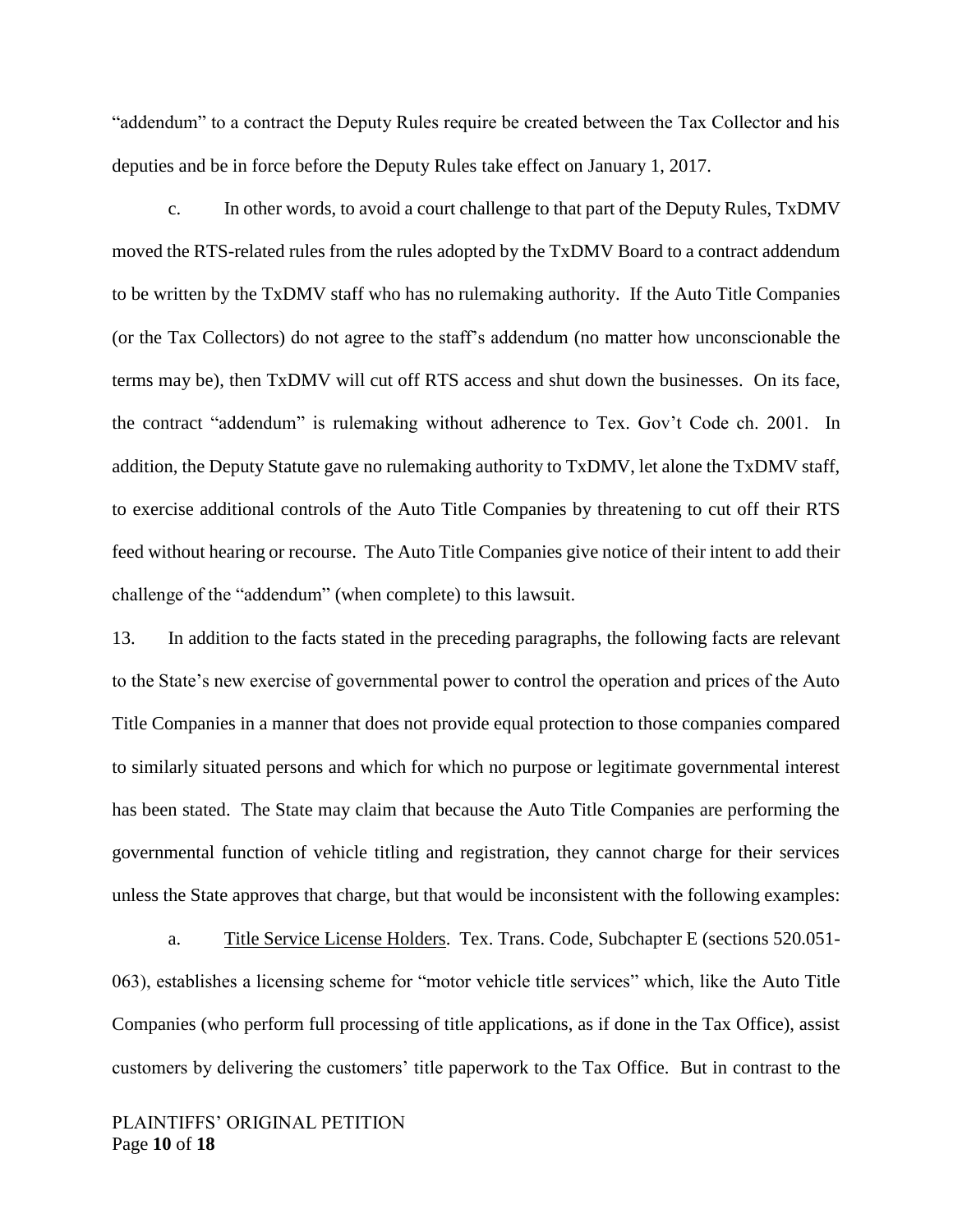Deputy Statute and Deputy Rules, the Title Service License (TSL) statute:

1. Gives sole authority to the Tax Collector to license the TSL companies and to suspend or revoke the license (compared to TxDMV's asserted power to cut the RTS feed to a Tax Collector's deputized company—fundamentally shutting down the company—even over the objection of the Tax Collector);

2. Does not regulate, in any way, what price the TSL companies can charge their customers, creating the ironic possibility under the statutes that a TSL company (without even the expense of an office location) could charge more to a customer to deliver or mail the title paperwork to the Tax Office than the Deputy Rules permit the Auto Title Companies to charge customers for completing and entering the entire title transaction as if done in the Tax Office;

3. Contains no requirement at all that TSL companies give a bond to the Tax Collector or to the State; and

4. Contains no "duties and obligations" of TSL companies.

b. Car Rental Companies. In Tex. Att'y Gen. Op. No. 97-013 (1997), the Attorney General held that car rental companies could collect, from their customers, a "reimbursement charge" for the companies' costs for title and registration fees and ad valorem taxes on the rental cars. The Attorney General said:

Whether a rental car company may pass on the cost of the property taxes and certificate of title and registration fee that the company has paid to the car renters by collecting a reimbursement charge *appears to be a matter of contract between the parties involved*. We have been unable to find a legal prohibition against this practice.

Tex. Att'y Gen. Op. No. 97-013 at 2 (1997) (emphasis added).

c. Judges Charging for Weddings. In Tex. Att'y Gen. Op. DM-397 (1996), the

Attorney General held that even though, when a Judge performs a wedding ceremony, the Judge

PLAINTIFFS' ORIGINAL PETITION Page **11** of **18**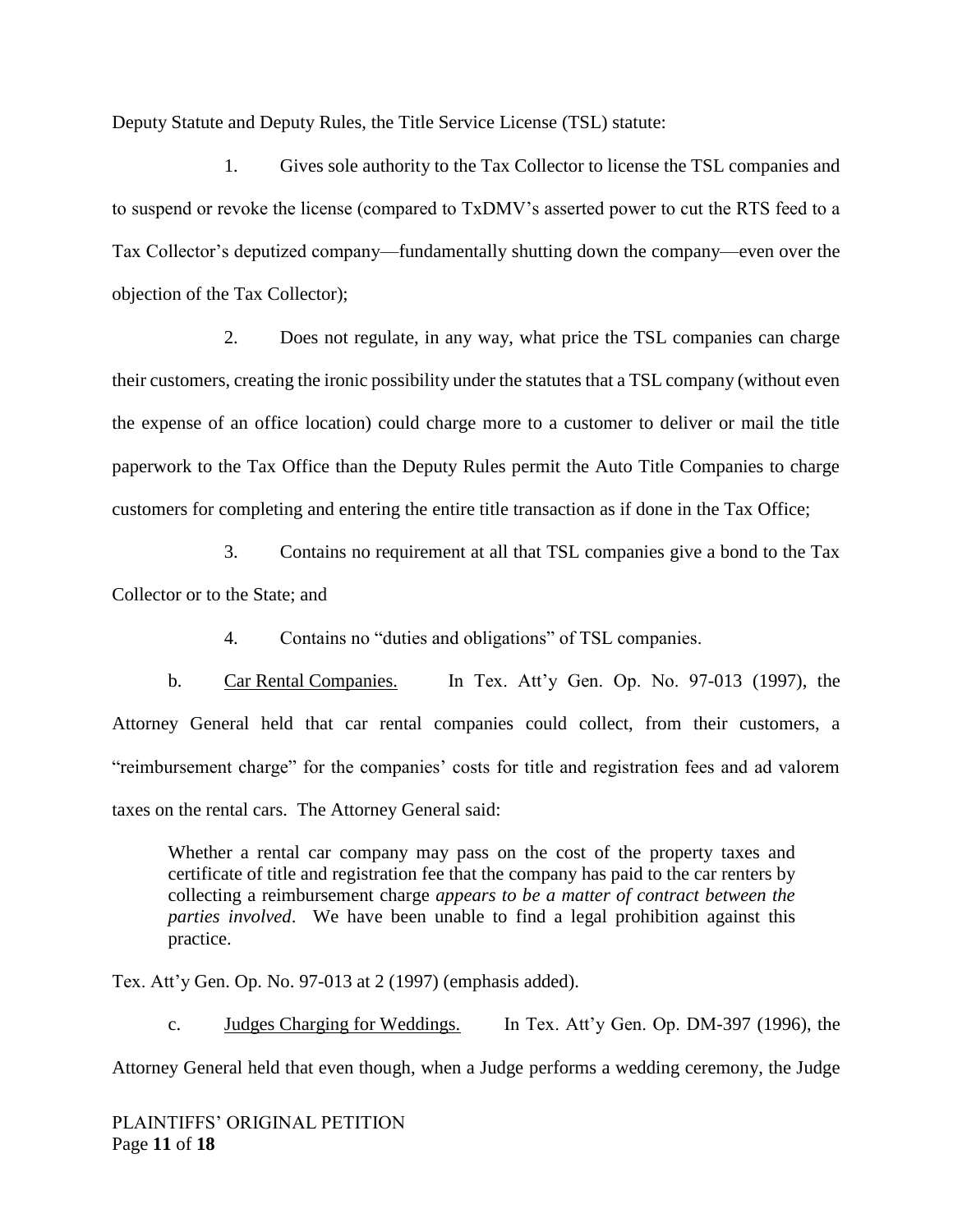is "carrying out an official function," and even though the Judge might perform that wedding ceremony during normal working hours and with some use of public resources, the Judge may charge and keep personally the fee for conducting the ceremony. There is no restriction on what amount the Judge can charge, presumably letting the competitive market for wedding-ceremony options set that fee.

d. Court Reporters Who Are Paid Public Employees. In Tex. Att'y Gen. Op. GA-0164 (2004), the Attorney General held that court reporters, who are full-time state employees and "official court reporters," may charge and personally retain a fee (without restriction on the amount) for preparing official hearing transcripts during their normal work hours.

## **COUNT 1 SUIT FOR DECLARATORY JUDGMENT ON UNCONSTITUTIONAL STATUTE**

14. The Auto Title Companies seek a declaration that:

a. The Deputy Statute (Tex. Trans. Code Section 520.0071) is unconstitutional because it is a standardless delegation of legislative authority to the TxDMV, and the Auto Title Companies are entitled to a temporary and permanent injunction to prohibit TxDMV from enforcement against the Auto Title Companies of the Deputy Rules adopted to implement the unconstitutional Deputy Statute.

b. The Deputy Statute (Tex. Trans. Code Section 520.0071) is unconstitutional as applied to the Auto Title Companies because the statute fails the *Patel* test on substantive due process rights guaranteed by Tex. Const. art. I, section 19, and the Auto Title Companies are entitled to a temporary and permanent injunction to prohibit TxDMV from enforcement against the Auto Title Companies of the Deputy Rules adopted to implement the unconstitutional Deputy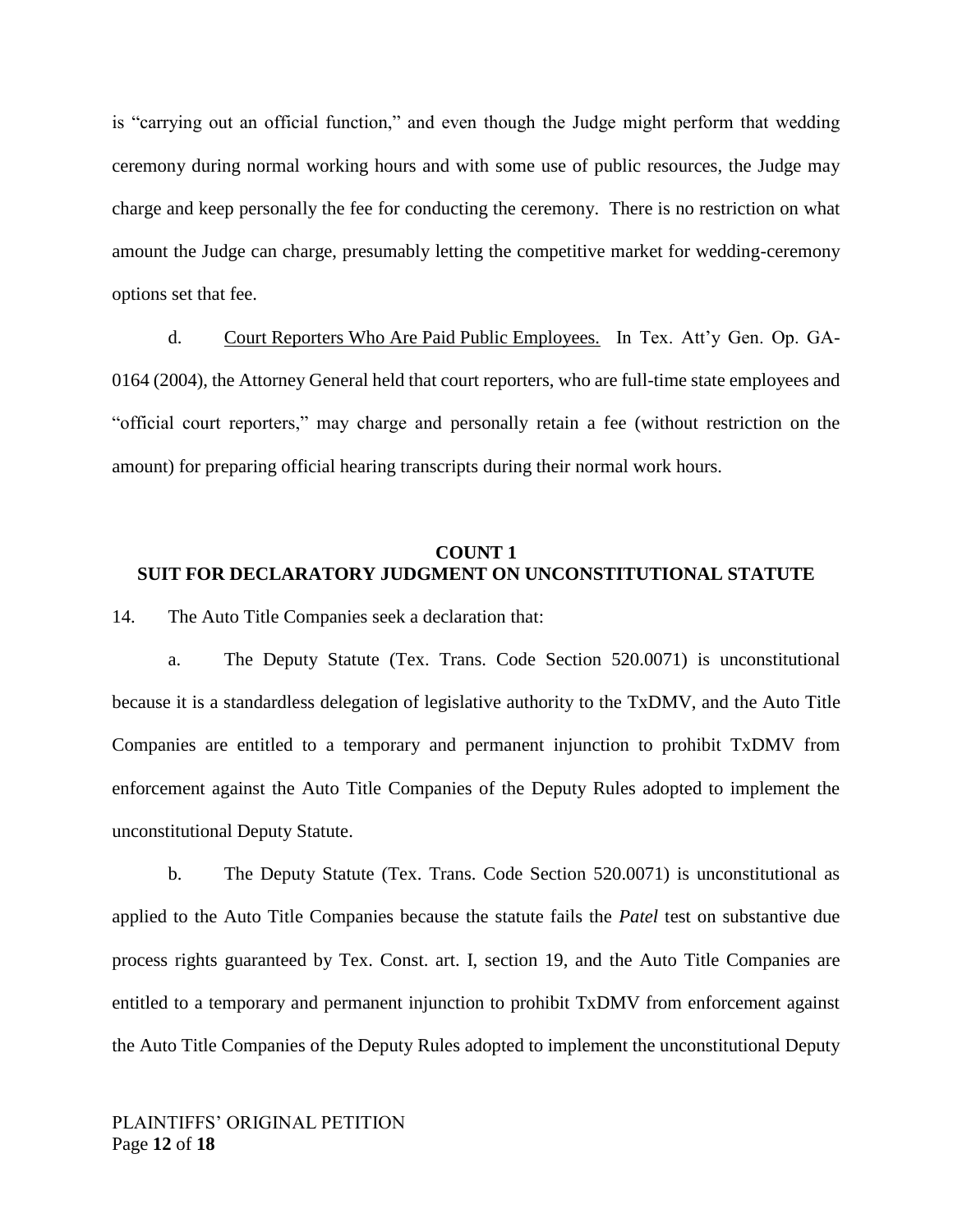Statute.

c. The Deputy Statute (specifically Tex. Trans. Code Section  $520.0071(a)(2)$ ) delegating to TxDMV authority to prescribe the "duties" of the Tax Collector's deputies is unconstitutional because, *the Legislature* must prescribe the duties of the Tax Collector (and his deputies) by statute pursuant to Tex. Const. art. VIII, section 14. It is not the prerogative of an executive agency to set the duties of a deputy whose job is to assist the Tax Collector.

d. In the alternative, the Auto Title Companies seek a declaration that despite the Deputy Statute and the Deputy Rules, the companies are not prohibited by either the Statute or the Rules to contract with their customers for a price for performing their vehicle titling and registration services at any amount agreed to by their customers since the customers are not required to use the services of the Auto Title Companies in lieu of transacting their business with the Tax Office directly.

e. The Deputy Statute regulating the Auto Title Companies, particularly the state control of their prices, is unconstitutional as a violation of equal protection guaranteed by Tex. Const. art 1, section 3. While the Auto Title Companies perform official public services, the Deputy Statute and Deputy Rules unlawfully discriminate against the Auto Title Companies by regulating the price *they* may charge their customers while not regulating the performance or prices charged by similarly situated individuals or companies, such as Title Service License Holders and unregulated vehicle title "runners" among others. The classification and disparate treatment of the vehicle title and registration service companies is not rationally related to a legitimate state interest. *See HL Farm Corp. v. Self*, 877 S.W.2d 288 (Tex. 1994) (holding that the equal protection provision of Texas Constitution (art. I, section 3) applies to business entities, such as corporations, as well as to natural persons; *Freeman v. Swan*, 143 S.W. 724, 727–28 (Tex. Civ. App.—El Paso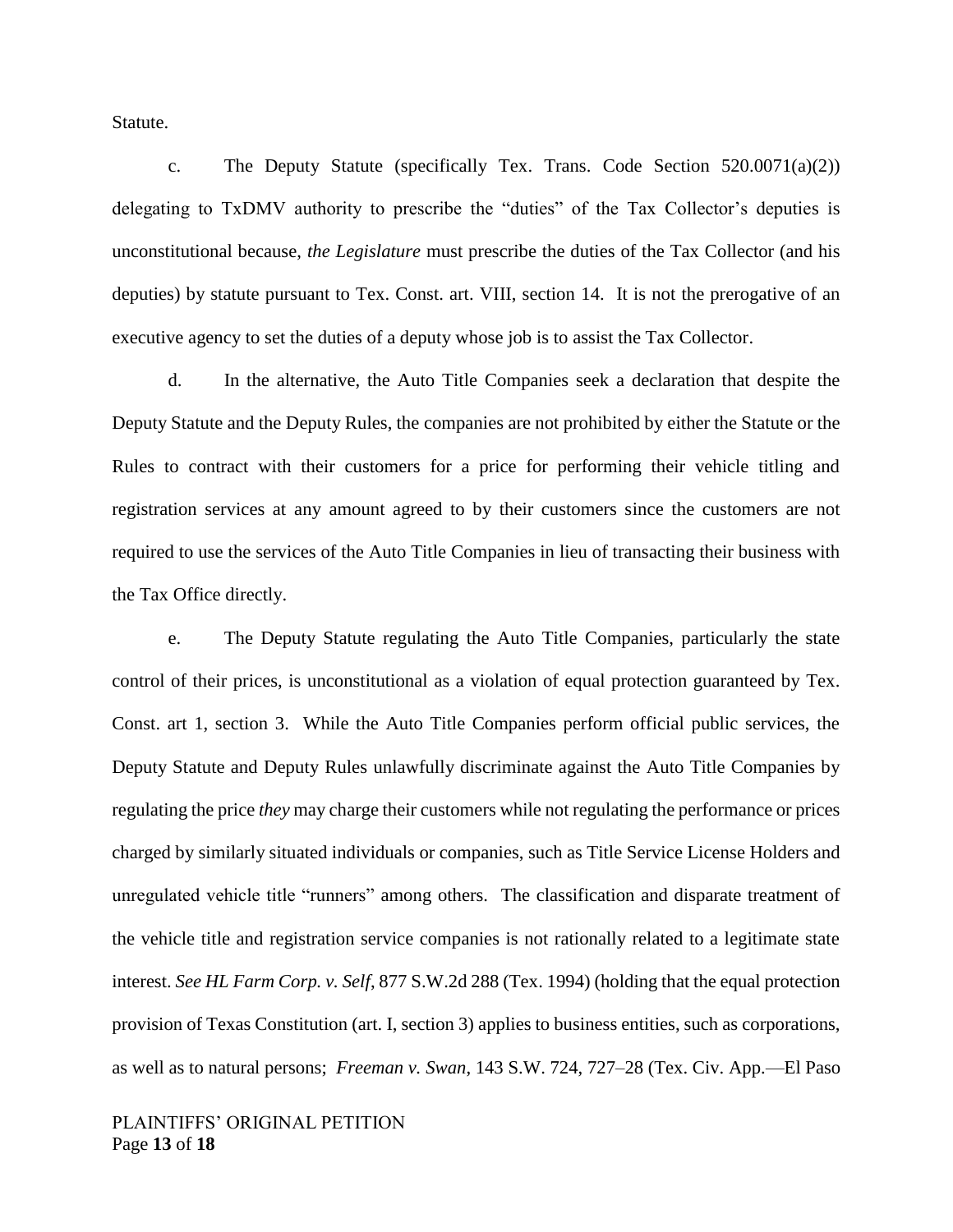1912, *writ ref'd*) ("While the fourteenth amendment guarantees to all the equal protection of the law, yet, in the exercise of the police power, a Legislature, subject to certain limitations, may single out occupations and individuals and impose additional burdens, on the theory that what is done, although it unequally affects part of the community, is for the general peace, good order, morals, or health of the whole community; and it is not within the scope of the amendment to withhold from the states the power of classification, *if the law deals alike with all of a certain class*.") (emphasis added).

## **COUNT 2 SUIT FOR DECLARATORY JUDGMENT – RULE CHALLENGE**

15. Pursuant to Tex. Gov't Code section 2001.038, the Auto Title Companies challenge the Deputy Rules (codified at 43 TAC ch. 217) and seek a declaration of that the rules are invalid and seek a temporary and permanent injunction against their enforcement by TxDMV and its Executive Director against the Auto Title Companies, for the following reasons:

a. The Deputy Rules are unconstitutional as applied to the Auto Title Companies because the rules fail the *Patel* test on substantive due process rights guaranteed by Tex. Const. art. I, section 19. The Deputy Rules, and the Rule Preamble, fail to identify any legitimate purpose or governmental interest, do not actually advance a legitimate governmental interest, and place an oppressive burden on the Auto Title Companies.

b. The TxDMV Board and its Executive Director are without authority to adopt or enforce the Deputy Rules since their adoption was based on the unconstitutional Deputy Statute.

c. The Deputy Rules or their threatened application against the Auto Title Companies will interfere with or impair the rights and privileges of the Auto Title Companies: (1) to contract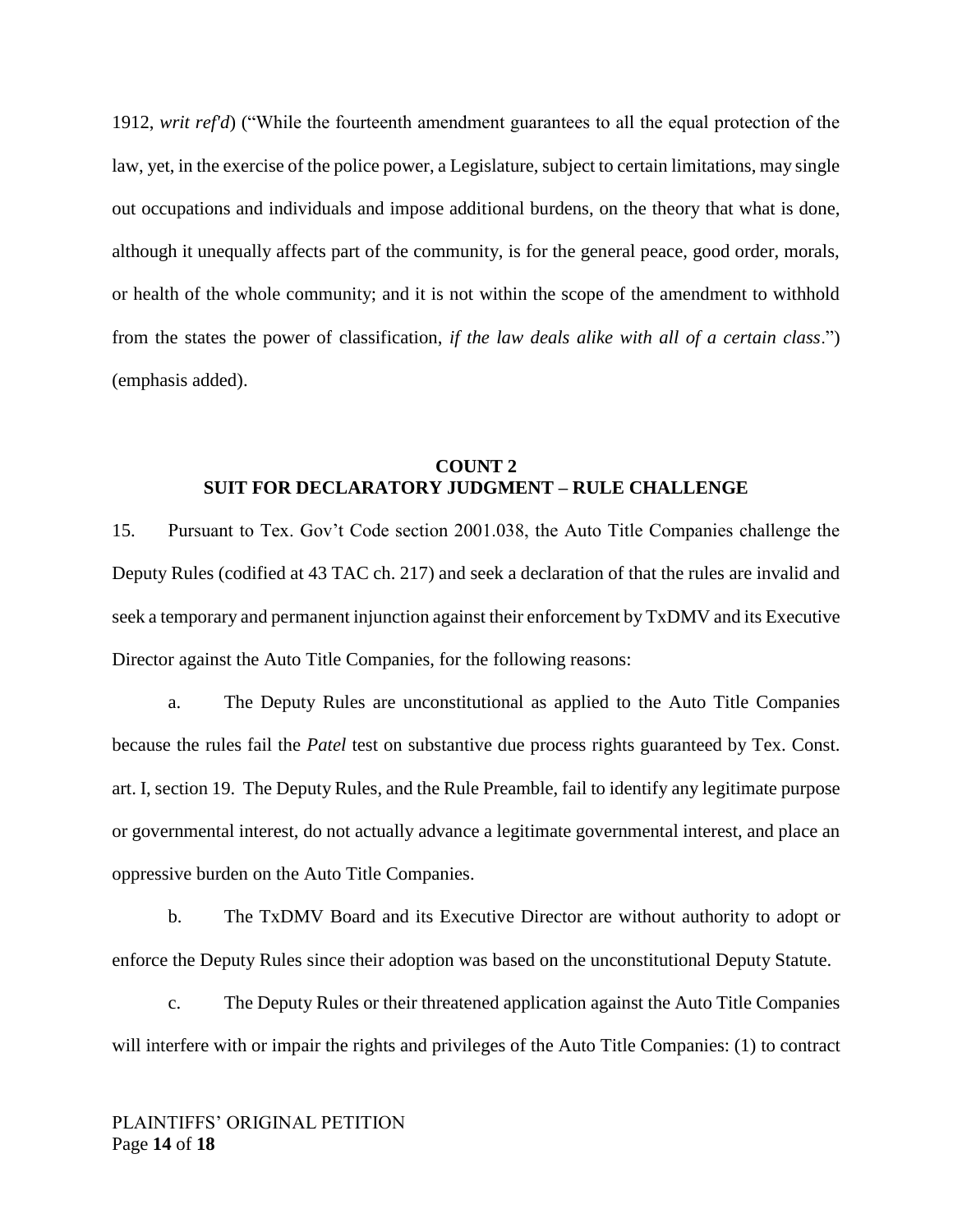with their customers, who choose to use their services, for a price that is determined by the parties to the contract; (2) to be free from unwarranted and oppressive interference by TxDMV in operating their private companies for a profit; (3) to be free from TxDMV's interference in obtaining the benefits of being a deputy appointed by the Tax Collector; (4) to be free from TxDMV's interference in performing their duty to assist the Tax Collector who appointed them as that Tax Collector would direct.

d. The Deputy Rules are not necessary and appropriate.

e. The Deputy Rules setting the price the Auto Title Companies can charge and retain is not sufficient to cover their costs and reasonable return on investment, such as is required by Tex. Trans. Code section 501.1911(b).

f. The Deputy Rules violate Tex. Gov't Code section 2006.002 which prohibits adoption of agency rules that have adverse impact on micro-businesses (such as the Auto Title Companies) without mitigating such adverse impact.

g. The Order and Preamble of the Deputy Rules fails to provide a reasoned justification for the rules as required by Tex. Gov't Code ch. 2001.

#### **APPLICATION FOR TEMPORARY & PERMANENT INJUNCTION**

16. The Auto Title Companies ask, upon hearing, the Court grant a Temporary Injunction pending trial, as authorized by Tex. Civ. Prac. & Rem. Code section 65.011 to temporarily enjoin the TxDMV from enforcing the Deputy Rules against the Auto Title Companies. If the Deputy Rules take effect on January 1, 2017 and the Auto Title Companies are prohibited from charging their usual and established convenience charge to their customers, the companies will permanently lose the revenue from those transactions, or, if they continue to charge those customers their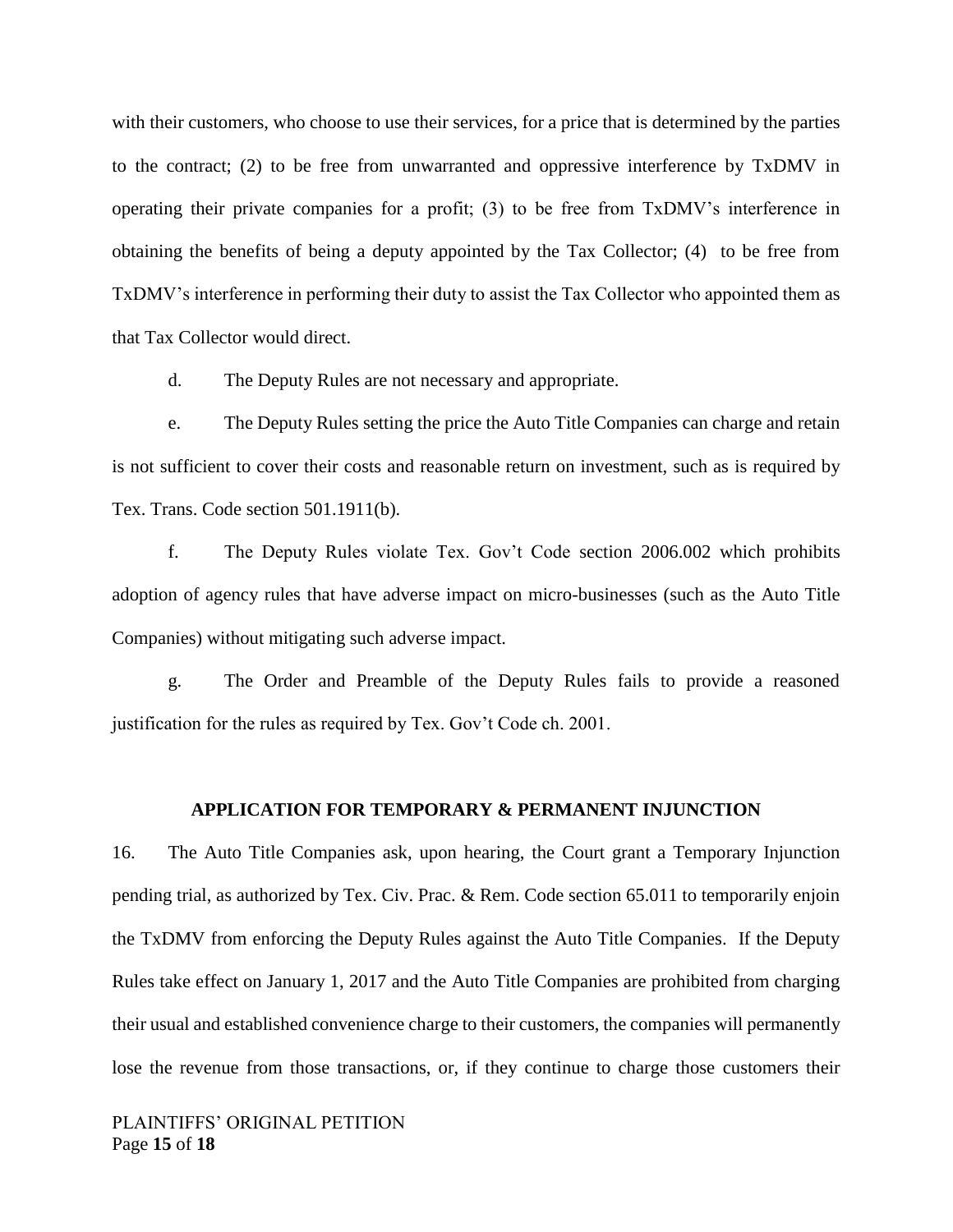convenience charge in excess of the amount permitted by the Deputy Rules, the companies will be vulnerable to TxDMV cutting off their RTS service, causing the companies to shut down operation.

a. The Auto Title Companies ask the Court to enjoin TxDMV and Defendant Whitney Brewster, as Executive Director of TxDMV, from enforcing the Deputy Rules on or after January 1, 2017 until trial is held in this case.

b. It is probable that the Auto Title Companies will recover from the defendants after a trial on the merits because the Deputy Statute, on which the Deputy Rules is based, is unconstitutional, and, regardless, the Deputy Rules are invalid for the reasons pled above.

c. If the Auto Title Companies' application is not granted, harm is imminent because, the Deputy Rule is already partially in effect (requiring the Auto Title Companies to negotiate and accept a contract addendum prior to January 1st) and the remainder of the rules, including the price regulations, take effect on January 1, 2017.

d. The harm that will result if the temporary restraining order is not issued is irreparable because as explained above, on and after January 1, 2017, the companies will either permanently lose needed revenue if they comply with the Deputy Rules, or will be subject to losing RTS access or otherwise be restrained by TxDMV and its Executive Director from operating at all without complying with the Deputy Rules.

e. The Auto Title Companies have no adequate remedy at law because complying with the Deputy Rules causes a permanent loss of revenue needed to stay in operation, and defying the Deputy Rules and continuing to charge their usual prices subjects the Auto Title Companies to, one way or the other, being shut down by TxDMV and its Executive Director enforcing the rules.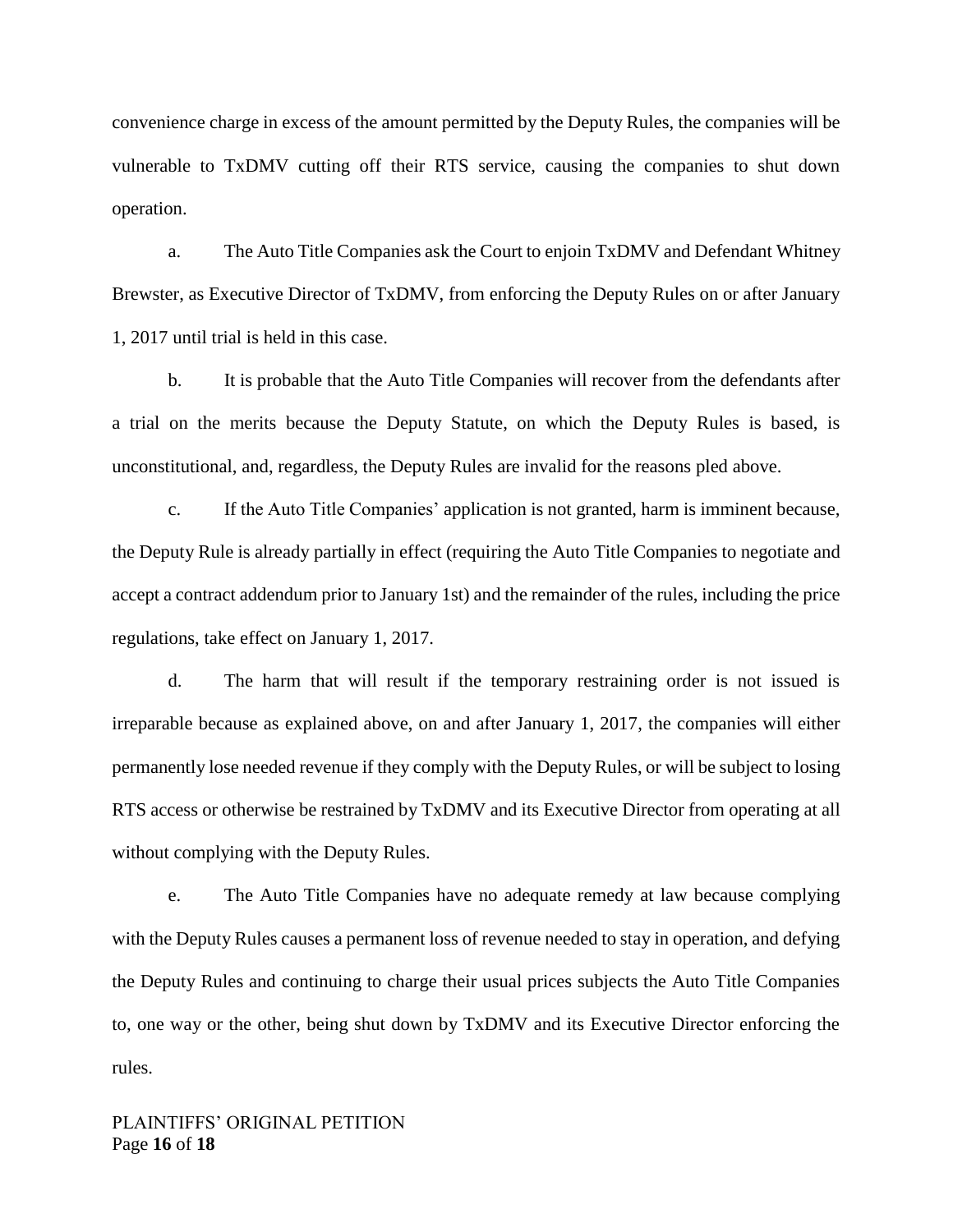f. The Auto Title Companies are willing to post bond.

g. The Auto Title Companies have joined all indispensable parties under TRCP 39.

17. The Auto Title Companies ask the Court to set their request for a permanent injunction for a full trial on the merits and, after the trial, issue a permanent injunction against defendants.

## **REQUEST FOR DISCLOSURE**

18. Under TRCP 194, plaintiffs request that defendants disclose, within 50 days of the service of this request, the information or material described in Rule 194.2.

## **CONDITIONS PRECEDENT**

19. All conditions precedent to plaintiff's claim for relief have been performed or have occurred.

## **PRAYER**

For these reasons, Plaintiffs ask the Court the grant the requested declarations that the Deputy Statute is unconstitutional and that the Deputy Rules are invalid, and to enter the requested injunctive relief to prohibit Defendants from enforcing the Deputy Rules against Plaintiffs, to award court costs to Plaintiffs, and to grant Plaintiffs all other relief to which they may be entitled.

Respectfully submitted,

aleskire. \_\_\_\_\_\_\_\_\_\_\_\_\_\_\_\_\_\_\_\_\_\_\_\_\_\_\_\_\_

Bill Aleshire Bar No. 24031810